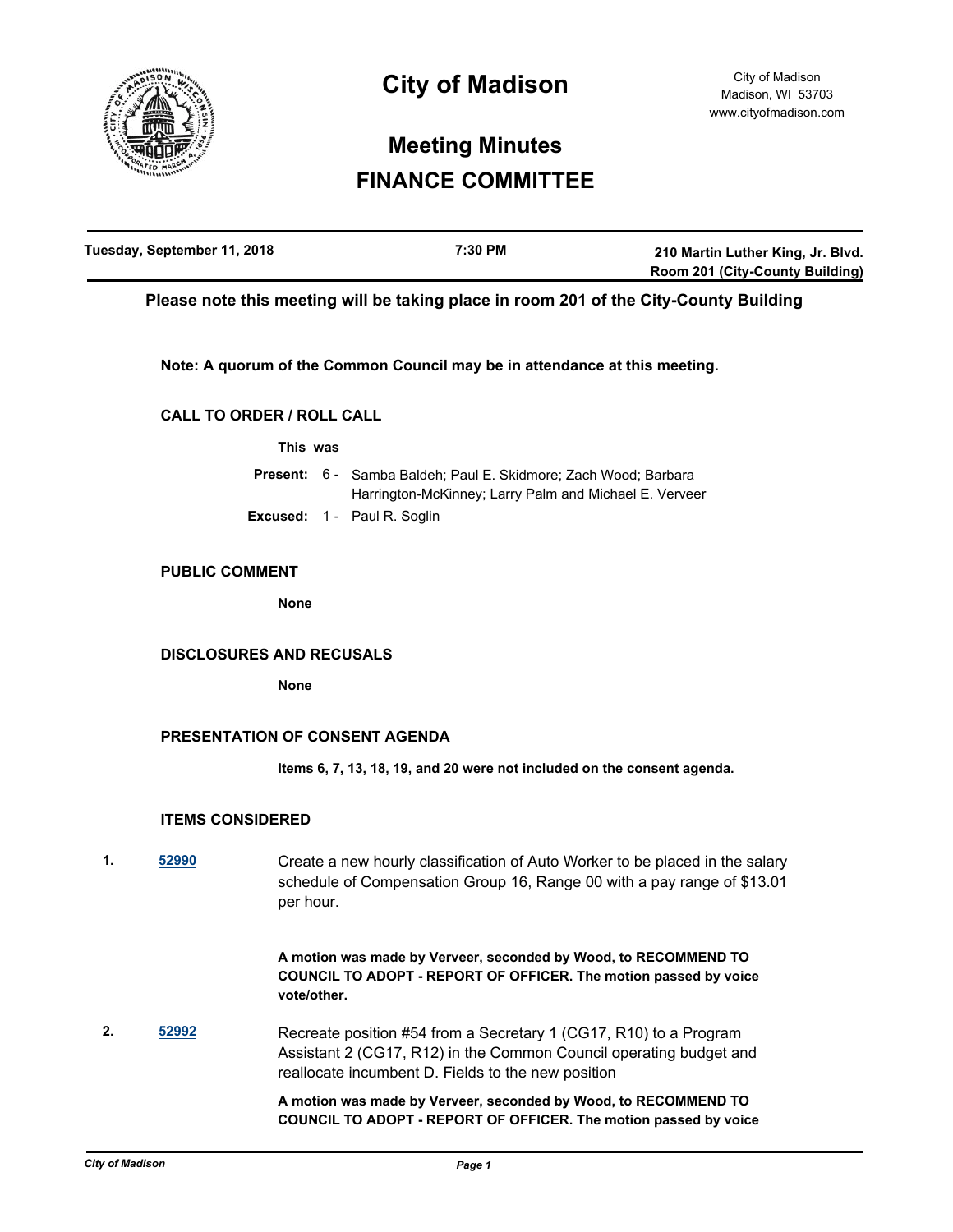#### **vote/other.**

**3. [52993](http://madison.legistar.com/gateway.aspx?m=l&id=/matter.aspx?key=59634)** Recreate vacant position #4484 of Accountant 2 (CG18, R08) as a Customer Services Supervisor (CG18, R11) in the Water Utility operating budget.

> **A motion was made by Verveer, seconded by Wood, to RECOMMEND TO COUNCIL TO ADOPT - REPORT OF OFFICER. The motion passed by voice vote/other.**

**4. [52995](http://madison.legistar.com/gateway.aspx?m=l&id=/matter.aspx?key=59636)** Recreate vacant position #777 from an Account Clerk 3 to an Accountant 4 in the Finance Department operating budget.

> **A motion was made by Verveer, seconded by Wood, to RECOMMEND TO COUNCIL TO ADOPT - REPORT OF OFFICER. The motion passed by voice vote/other.**

**5. [53043](http://madison.legistar.com/gateway.aspx?m=l&id=/matter.aspx?key=59681)** Authorizing the City of Madison to provide coverage for medically necessary procedures, services, and supplies associated with gender reassignment, from January 1, 2018 through December 31, 2018.

> **A motion was made by Verveer, seconded by Wood, to RECOMMEND TO COUNCIL TO ADOPT - REPORT OF OFFICER. The motion passed by voice vote/other.**

**6. [52745](http://madison.legistar.com/gateway.aspx?m=l&id=/matter.aspx?key=58406)** Authorizing a noncompetitive contract with Interpreters Cooperative of Madison for in person language interpretation services.

> **A motion was made by Verveer, seconded by Palm, to RECOMMEND TO COUNCIL TO ADOPT - REPORT OF OFFICER. The motion passed by voice vote/other.**

**7. [52746](http://madison.legistar.com/gateway.aspx?m=l&id=/matter.aspx?key=58407)** Authorizing a noncompetitive contract with Purple Communications for in person American Sign Language interpretation services.

> **A motion was made by Verveer, seconded by Palm, to RECOMMEND TO COUNCIL TO ADOPT - REPORT OF OFFICER. The motion passed by voice vote/other.**

**8. [53017](http://madison.legistar.com/gateway.aspx?m=l&id=/matter.aspx?key=59658)** Authorizing a non-competitive service contract with West Publishing Corp. d/b/a West, a Thomson Reuters Business for Thomson Reuters CLEAR for Law Enforcement.

> **A motion was made by Verveer, seconded by Wood, to RECOMMEND TO COUNCIL TO ADOPT - REPORT OF OFFICER. The motion passed by voice vote/other.**

**9. [52952](http://madison.legistar.com/gateway.aspx?m=l&id=/matter.aspx?key=59593)** Amending the 2018 Adopted Engineering - Facilities Management Capital Budget for the Walter Street Restroom Building project.

> **A motion was made by Verveer, seconded by Wood, to RECOMMEND TO COUNCIL TO ADOPT (15 VOTES REQUIRED) - REPORT OF OFFICER. The motion passed by voice vote/other.**

**10. [52690](http://madison.legistar.com/gateway.aspx?m=l&id=/matter.aspx?key=58351)** Authorizing the Mayor and City Clerk to enter into a five-year contract with New Flyer of America, Inc. for the manufacture and delivery of up to seventy-two (72) 40' diesel coaches. The cost per bus for the fifteen (15) coaches delivered by July 15, 2019 will not exceed \$471,311 per bus,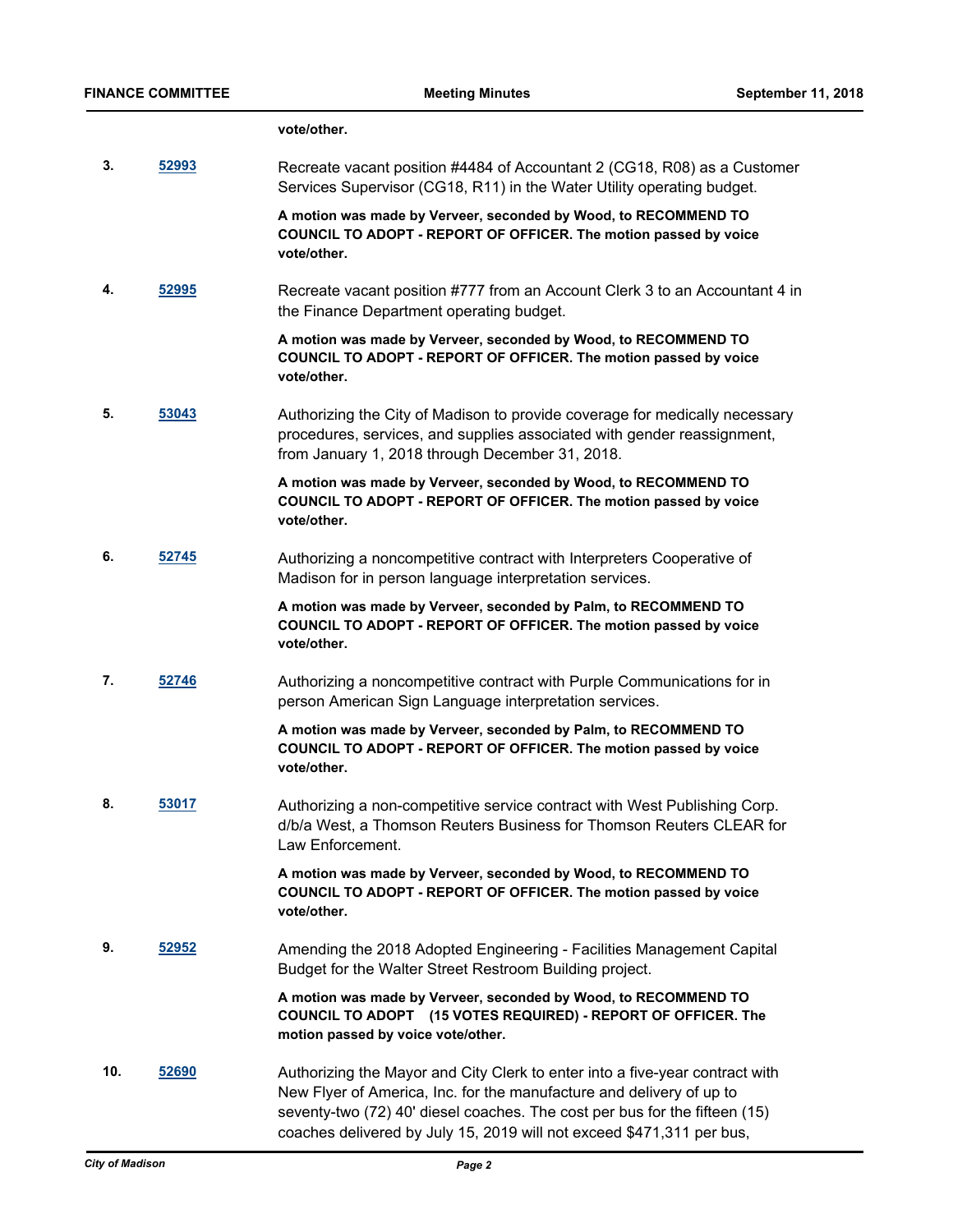approved in the CIP.

**A motion was made by Verveer, seconded by Wood, to Return to Lead with the Recommendation for Approval to the TRANSPORTATION COMMISSION. The motion passed by voice vote/other.**

**11. [52959](http://madison.legistar.com/gateway.aspx?m=l&id=/matter.aspx?key=59600)** Amending the 2018 Metro Transit Capital Budget to transfer \$160,875 of existing GO borrowing authority between major programs Transit System Upgrades Program and Transit Coaches Program.

> **A motion was made by Verveer, seconded by Wood, to Return to Lead with the Recommendation for Approval to the TRANSPORTATION COMMISSION. The motion passed by voice vote/other.**

**12. [52956](http://madison.legistar.com/gateway.aspx?m=l&id=/matter.aspx?key=59597)** Application to the Dane County Board for exemption from Dane County Library tax levied under Section 43.57(3) and 43.64(2) Wisconsin Statutes.

> **A motion was made by Verveer, seconded by Wood, to RECOMMEND TO COUNCIL TO ADOPT - REPORT OF OFFICER. The motion passed by voice vote/other.**

**13. [52651](http://madison.legistar.com/gateway.aspx?m=l&id=/matter.aspx?key=58312)** Authorizing the Mayor and City Clerk to enter into a 3-year, competitively selected service contract with the option for 2 additional 1-year renewal terms with Environmental Controls of WI, Inc for janitorial services at seven Madison Public Library locations.

## **A motion was made by Verveer, seconded by Harrington-McKinney, to RECOMMEND TO COUNCIL TO ADOPT - REPORT OF OFFICER. The motion passed by the following vote:**

- Ayes: 4 Paul E. Skidmore; Zach Wood; Barbara Harrington-McKinney and Michael E. Verveer
- **Noes:** 1 Larry Palm
- **Excused:** 1 Paul R. Soglin

**Non Voting:** 1 - Samba Baldeh

**14. [53037](http://madison.legistar.com/gateway.aspx?m=l&id=/matter.aspx?key=59675)** Authorizing the execution of a lease with Star Investments LLC for temporary space at 209 Cottage Grove Avenue for the relocation of the Pinney Library. (15th A.D.)

> **A motion was made by Verveer, seconded by Wood, to RECOMMEND TO COUNCIL TO ADOPT - REPORT OF OFFICER. The motion passed by voice vote/other.**

**15. [53003](http://madison.legistar.com/gateway.aspx?m=l&id=/matter.aspx?key=59644)** Amending the 2018 Adopted Operating Budget to appropriate \$319,624.40 of CDA reserve funds for capital improvements at Parkside Apartments.

> **A motion was made by Verveer, seconded by Wood, to RECOMMEND TO COUNCIL TO ADOPT (15 VOTES REQUIRED) - REPORT OF OFFICER. The motion passed by voice vote/other.**

**16. [53007](http://madison.legistar.com/gateway.aspx?m=l&id=/matter.aspx?key=59648)** Amending the 2018 Adopted Operating Budget to appropriated \$137,777 of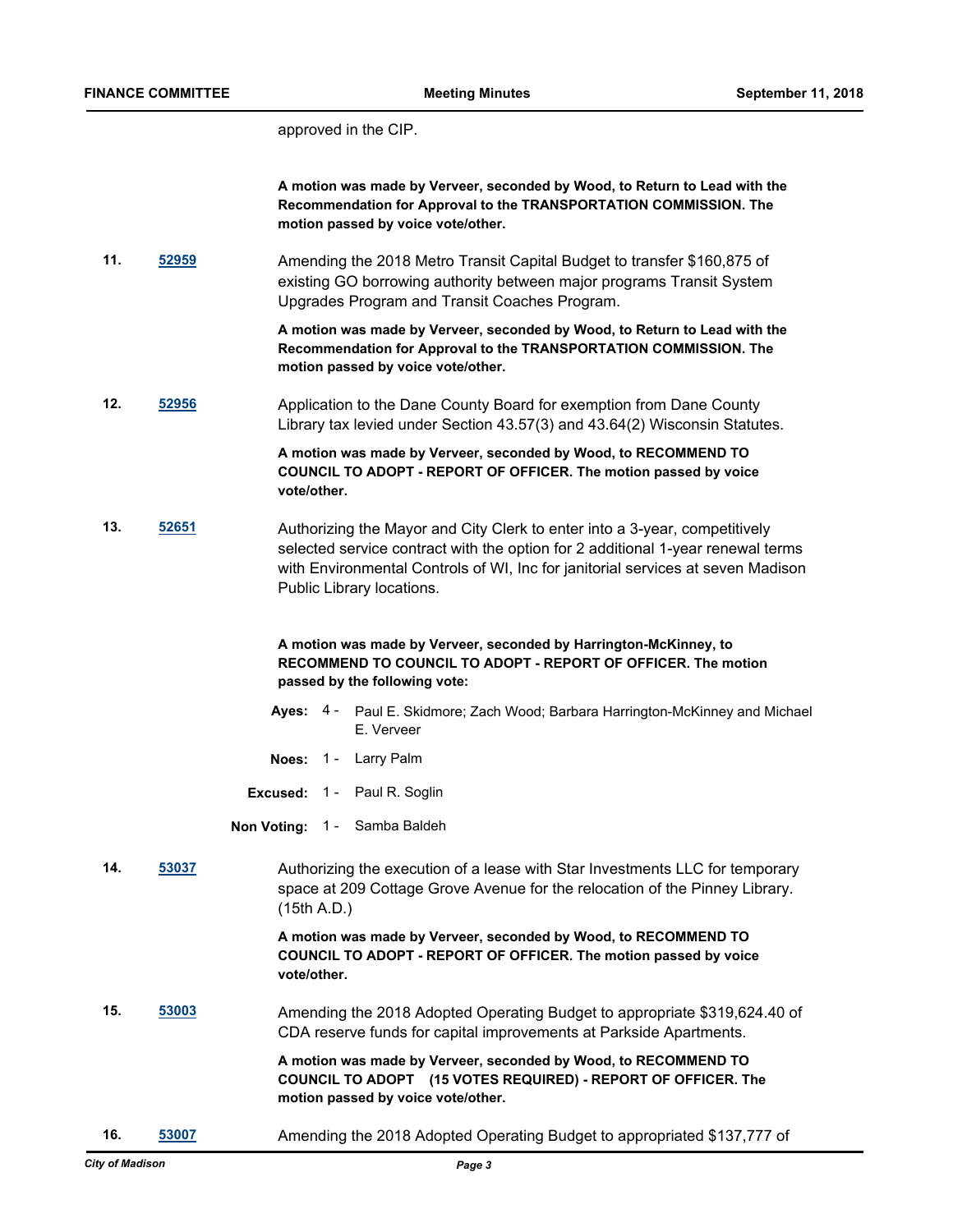CDA Replacement Reserve funds for capital improvements and repairs at Truax Park Redevelopment Phase 1.

**A motion was made by Verveer, seconded by Wood, to RECOMMEND TO COUNCIL TO ADOPT (15 VOTES REQUIRED) - REPORT OF OFFICER. The motion passed by voice vote/other.**

**17. [53004](http://madison.legistar.com/gateway.aspx?m=l&id=/matter.aspx?key=59645)** Granting an air space lease to Meriter Hospital Inc. to accommodate the existing skywalk connecting the two properties located at 202 South Park Street and 36 South Brooks Street.

> **A motion was made by Verveer, seconded by Wood, to RECOMMEND TO COUNCIL TO ADOPT - REPORT OF OFFICER. The motion passed by voice vote/other.**

**18. [53025](http://madison.legistar.com/gateway.aspx?m=l&id=/matter.aspx?key=59666)** Revising the Authorization for the City, through the Community Development Division, to enter into a purchase of service contract with Urban League of Greater Madison, Fiscal Agent for Opportunity Inc., funded by a grant from the U.S. Department of Justice - Office of Juvenile Justice and Delinquency Prevention to address the issues of youth violence on Madison's Northside and guided by recommendation from a rigorous community-based strategic planning process.

> **A motion was made by Palm, seconded by Verveer, to RECOMMEND TO COUNCIL TO ADOPT - REPORT OF OFFICER. The motion passed by voice vote/other.**

**19. [53038](http://madison.legistar.com/gateway.aspx?m=l&id=/matter.aspx?key=59676)** Approving the allocation of up to \$36,250 in Community Building and Engagement (CBE) funds authorized in 2018, and up to \$107,000 in 2019 funds, pending adoption of the City's 2019 Operating Budget, and authorizing the Mayor and the City Clerk to enter into agreements with specified agencies to implement the designated projects.

> **A motion was made by Verveer, seconded by Wood, to RECOMMEND TO COUNCIL TO ADOPT - REPORT OF OFFICER. The motion passed by voice vote/other.**

## **CLOSED SESSION**

## **A motion was made by Verveer, seconded by Wood, to Convene into Closed Session. The motion passed by the following vote:**

- **Ayes:** Paul E. Skidmore; Zach Wood; Barbara Harrington-McKinney; Larry Palm; Michael E. Verveer and Samba Baldeh Aves: 6 -
- **Excused:** 1 Paul R. Soglin
- **20. [53075](http://madison.legistar.com/gateway.aspx?m=l&id=/matter.aspx?key=59710)** Judge Doyle Project Update

**No action taken**

## RECONVENE IN OPEN SESSION

#### **A motion was made by Verveer, seconded by Harrington-McKinney, to**